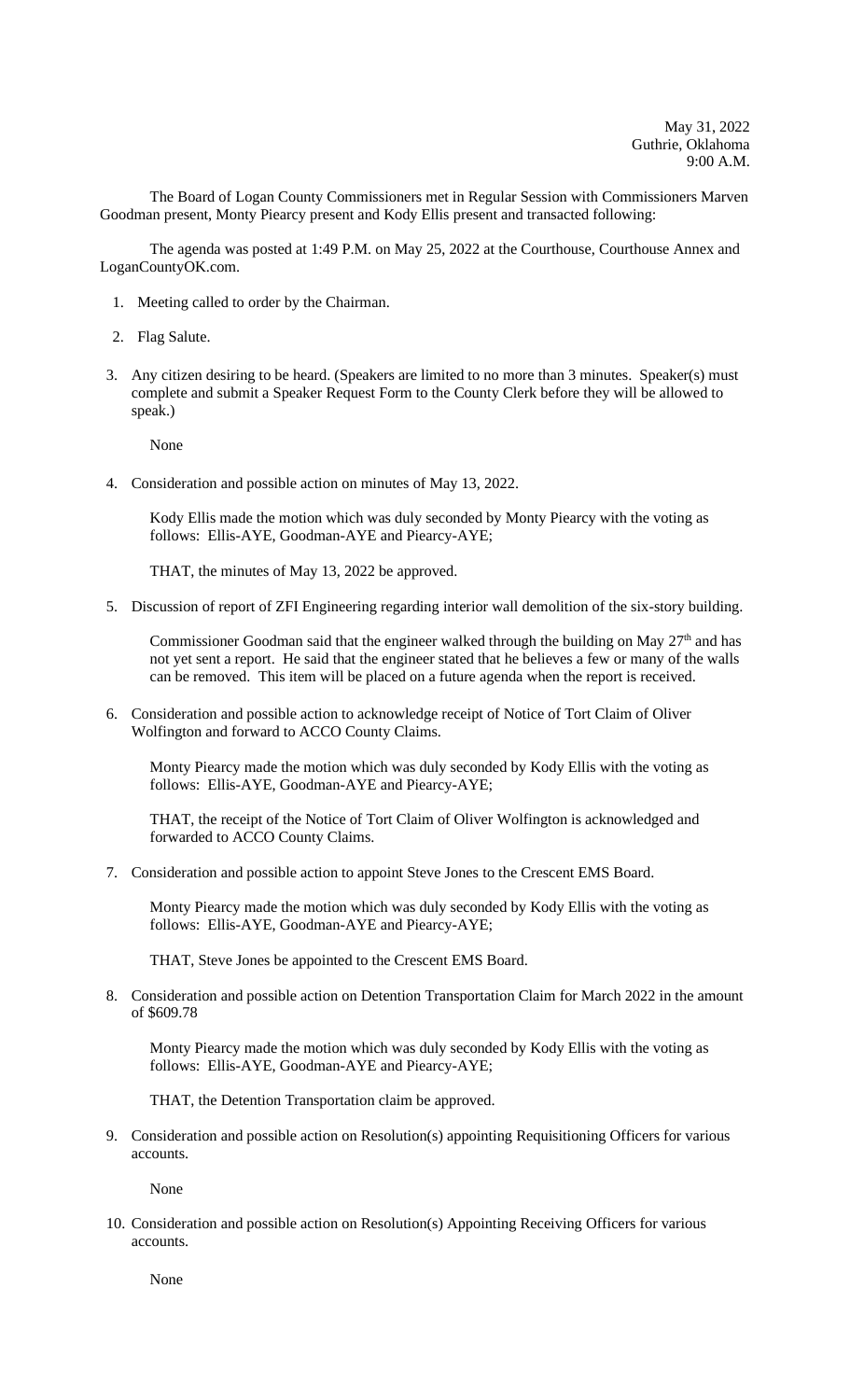11. Consideration and Possible Action on approving the following Permanent Road Crossing Permit for CoxCom LLC:

Marven Goodman made the motion which was duly seconded by Kody Ellis with the voting as follows: Ellis-AYE, Goodman-AYE and Piearcy-AYE;

THAT, the following Permanent Road Crossing Permits be approved:

CoxCom LLC (.68" Line)

RCP #22-015 Cross/Parallel Waterloo Rd 3.78 miles west of SH 74 1,342' east of the SW/C of 32-15N-4W

12. Consideration and Possible Action on approving the following Temporary Road Crossing Permit for Tytan Poly Services, LLC:

Monty Piearcy made the motion which was duly seconded by Kody Ellis with the voting as follows: Ellis-AYE, Goodman-AYE and Piearcy-AYE;

THAT, the following Temporary Road Crossing Permits be approved:

Tytan Poly Services, LLC: (4" Water Line)

RCP #22-016 Cross/Parallel Broadway 4,020' south of Broadway & E 690 Rd 1,500' northeast of the SW/C of 25-18N-3W.

13. Consideration and possible action on the Consent Agenda:

Monty Piearcy made the motion which was duly seconded by Kody Ellis with the voting as follows: Ellis-AYE, Goodman-AYE and Piearcy-AYE;

THAT, the Consent Agenda be approved:

 Approve Payroll Claims for second installment of May 2022 Batch 702 & 703 (See pages 33-228-A)

Transfer of Appropriations within various accounts

| $0001 - 1 - 1000 - 2005$ to $0001 - 1 - 1000 - 1310$ | \$200.00  |
|------------------------------------------------------|-----------|
| 0001-5-0900-1310 to 0001-1-0900-2005                 | \$5500.00 |

Blanket Purchase Orders: #225148 - #225187

Sign State Election Board Claim for Salary Expenses of Election Board Secretary in the amount of \$4911.98 for the month of May 2022

Allocation of Alcoholic Beverage Tax

| Guthrie             | \$19,027.08              |
|---------------------|--------------------------|
| Crescent            | 2,299.39<br>\$           |
| Mulhall             | 375.27<br>\$             |
| Coyle               | 619.54<br>$\mathbb{S}^-$ |
| Marshall            | 371.73<br>\$             |
| Langston            | \$2,865.83               |
| Meridian            | 24.78<br>\$              |
| Orlando             | \$<br>230.12             |
| <b>Cedar Valley</b> | 716.90<br>\$             |
| Cimarron            | \$<br>274.37             |